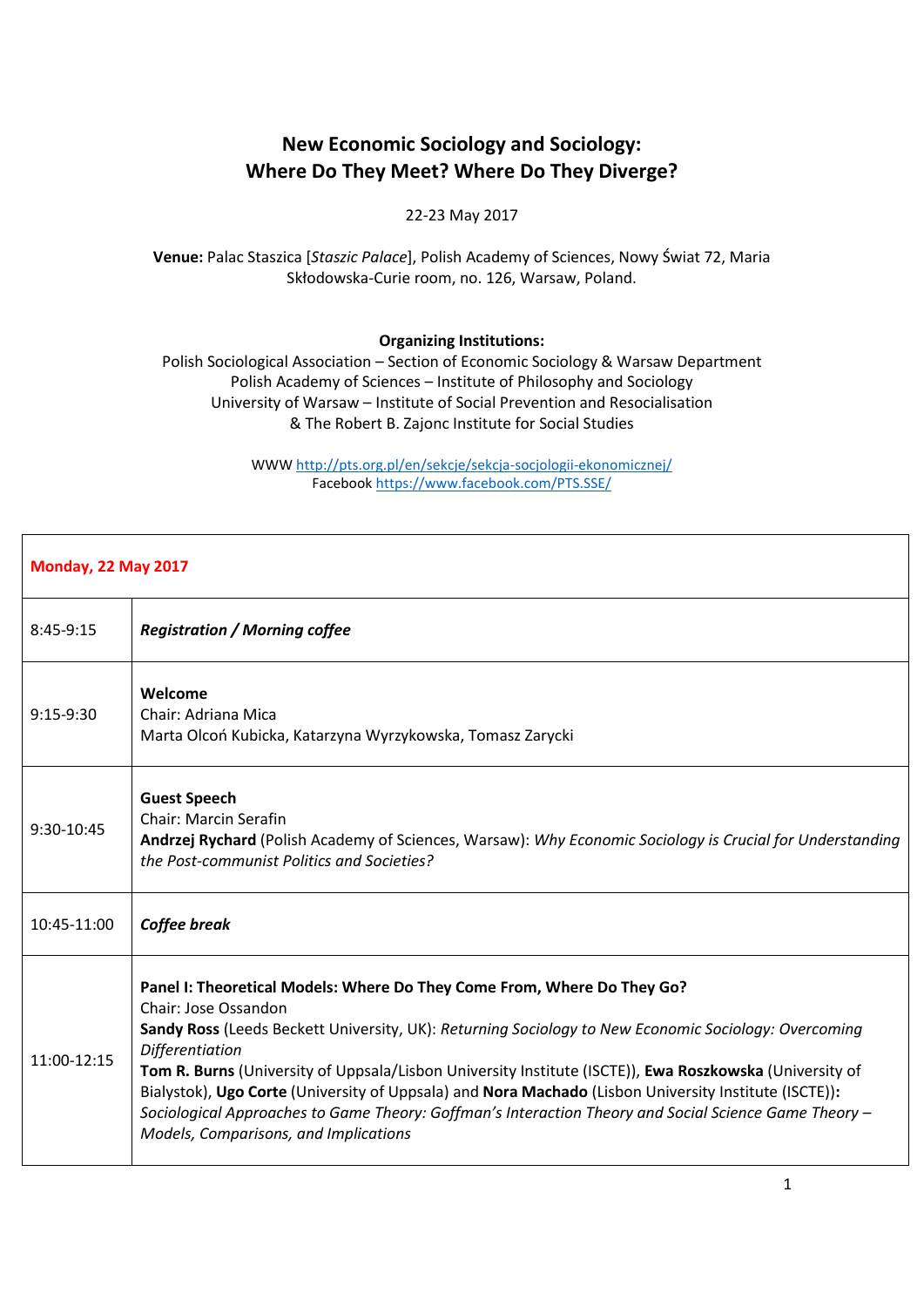| 12:15-13:15 | <b>Panel II: Theoretical Connections and Brokerages</b><br>Chair: Marta Olcoń-Kubicka<br>Andrzej Bukowski (Jagiellonian University) and Seweryn Rudnicki (AGH University of Science and<br>Technology): Social Practice Theory and Innovation<br>Gerhard Fuchs (University of Stuttgart): Relational Sociology and the Theory of Fields - Bridges to Economic<br>Sociology?                                                                                                                      |
|-------------|--------------------------------------------------------------------------------------------------------------------------------------------------------------------------------------------------------------------------------------------------------------------------------------------------------------------------------------------------------------------------------------------------------------------------------------------------------------------------------------------------|
| 13:15-14:15 | Lunch                                                                                                                                                                                                                                                                                                                                                                                                                                                                                            |
| 14:15-15:45 | <b>Guest Speech</b><br>Chair: Adriana Mica<br>Salvatore Babones (The University of Sidney - Faculty of Arts and Social Sciences): The New Economic<br>Geography and the Politics of Globalization                                                                                                                                                                                                                                                                                                |
| 15:45-16:45 | Panel III: New Research Areas in Economic Sociology<br>Chair: Joe Deville<br>Sebastian Giacovelli (Justus Liebig University Giessen): General and Economic Sociology Reunited? The<br><b>Potential of Expectations</b><br>Seweryn Rudnicki (AGH University of Science and Technology): Sociology Applied? What Classical Sociology<br>Could Learn from New Economic Sociology                                                                                                                    |
| 16:45-17:00 | Coffee break                                                                                                                                                                                                                                                                                                                                                                                                                                                                                     |
| 17:00-18:15 | <b>Panel IV: The Financial Connection</b><br>Chair: Mateusz Halawa<br>Joe Deville (Lancaster University), Jeanne Lazarus (Sciences Po, Paris), Mariana Luzzi (Universidad Nacional<br>de General Sarmiento, Argentina) and José Ossandón (Copenhagen Business School): Oikonomising Financial<br>Economies: Studying Finance in-between Domestication, Capture, and Governance<br>Marta Olcoń-Kubicka (Polish Academy of Sciences): Culturally Oriented Economic Sociology of Money<br>Practices |
| 18:15-19:15 | Roundtable: Lessons from Day 1<br>Chair: Salvatore Babones, Katarzyna Wyrzykowska                                                                                                                                                                                                                                                                                                                                                                                                                |
| 19:30-23:00 | Social event (Antrakt, plac Marszałka Józefa Piłsudskiego 9 / National Theatre building)                                                                                                                                                                                                                                                                                                                                                                                                         |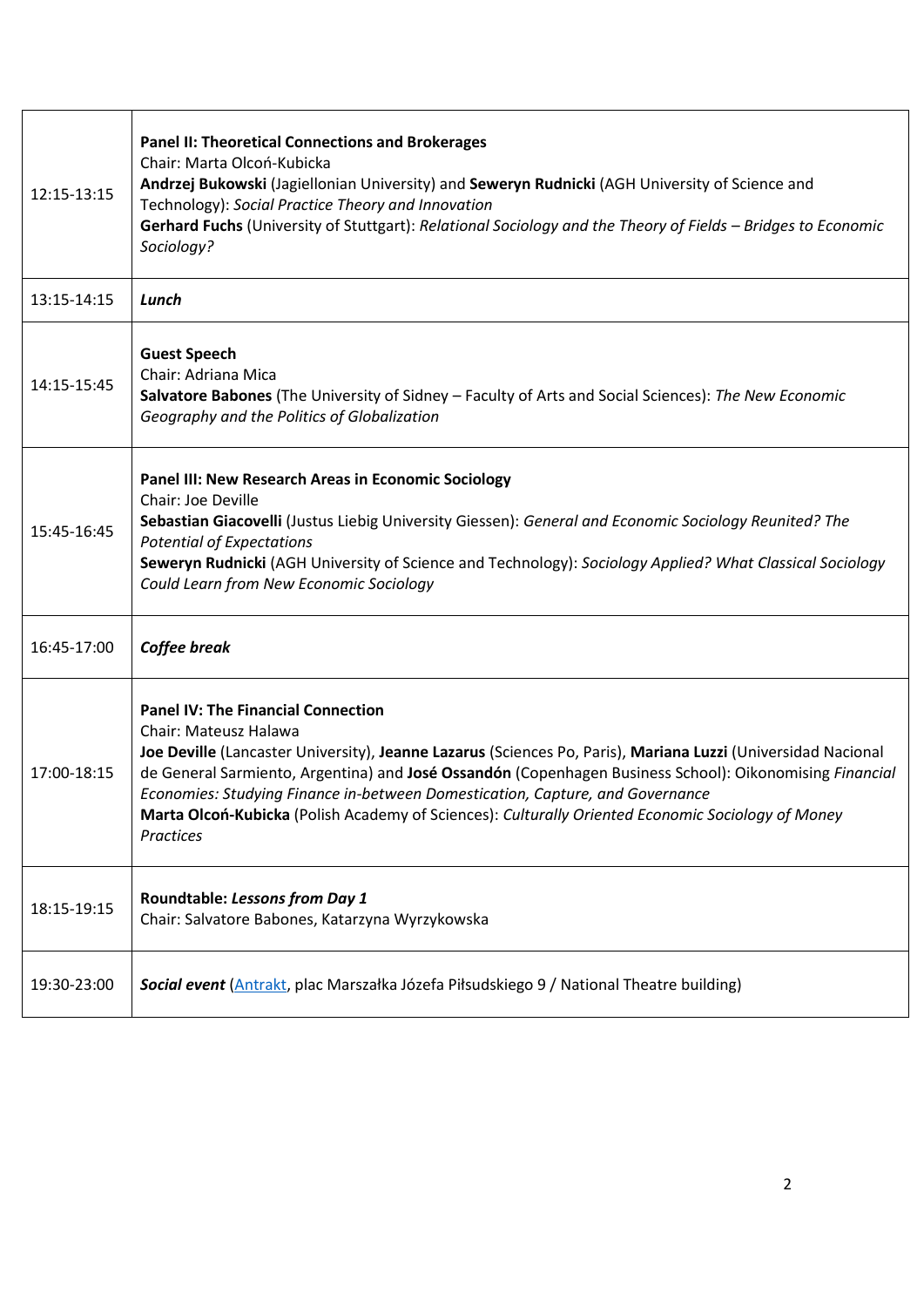| Tuesday, 23 May 2017 |                                                                                                                                                                                                                                                                                                                                                                                                                                                             |  |
|----------------------|-------------------------------------------------------------------------------------------------------------------------------------------------------------------------------------------------------------------------------------------------------------------------------------------------------------------------------------------------------------------------------------------------------------------------------------------------------------|--|
| 8:30-9:00            | <b>Morning coffee</b>                                                                                                                                                                                                                                                                                                                                                                                                                                       |  |
| 9:00-10:30           | <b>Guest speech</b><br>Chair: Katarzyna Wyrzykowska<br>Patrik Aspers (Uppsala University): New Challenges for Economic Sociology                                                                                                                                                                                                                                                                                                                            |  |
| 10:30-11:30          | Panel V: Drivers and Consequences of Financial Processes<br>Chair: Tomasz Zarycki<br>Mikołaj Lewicki (University of Warsaw): Can the Mortgage Stratify Society?<br>Aleksandra Herman (University of Warsaw): Development and Structure of the Non-banking Financial Sector<br>in Poland                                                                                                                                                                     |  |
| 11:30-11:45          | Coffee break                                                                                                                                                                                                                                                                                                                                                                                                                                                |  |
| 11:45-13:00          | Panel V: Problems, Issues and Debates in New Economic Sociology (I)<br><b>Chair: Patrik Aspers</b><br>Maciej Kassner (Nicolaus Copernicus University in Toruń): Karl Polanyi and The New Economic Sociology: The<br>Problem of Embeddedness<br>Jose Ossandon (Copenhagen Business School): The Concept of Market                                                                                                                                            |  |
| 13:00-14:00          | Panel VI: Problems, Issues and Debates in New Economic Sociology (II)<br>Chair: Roman Hofreiter<br>Markéta Sedláčková (Charles University in Prague): Concept of Trust in New Economic Sociology<br>Marcin Serafin (Polish Academy of Sciences) and Mateusz Halawa (Polish Academy of Sciences): Temporal<br><b>Structures of the Market</b>                                                                                                                |  |
| 14:00-15:00          | Lunch                                                                                                                                                                                                                                                                                                                                                                                                                                                       |  |
| 15:00-16:15          | Panel VII: A Grounded New Economic Sociology?<br>Chair: Mikołaj Lewicki<br>Chris M. Weston (Business Risk Management Group, Warsaw): An Economic Sociological Comparison of<br>North and South Korea<br>Dan Ryšavý (Palacky University in Olomouc) and Roman Hofreiter (Matej Bel University in Banská Bystrica):<br>Sociological Analysis of Economic Life in Czech Republic and Slovakia: From Critique of Economic<br>Transformation to Theory Building? |  |